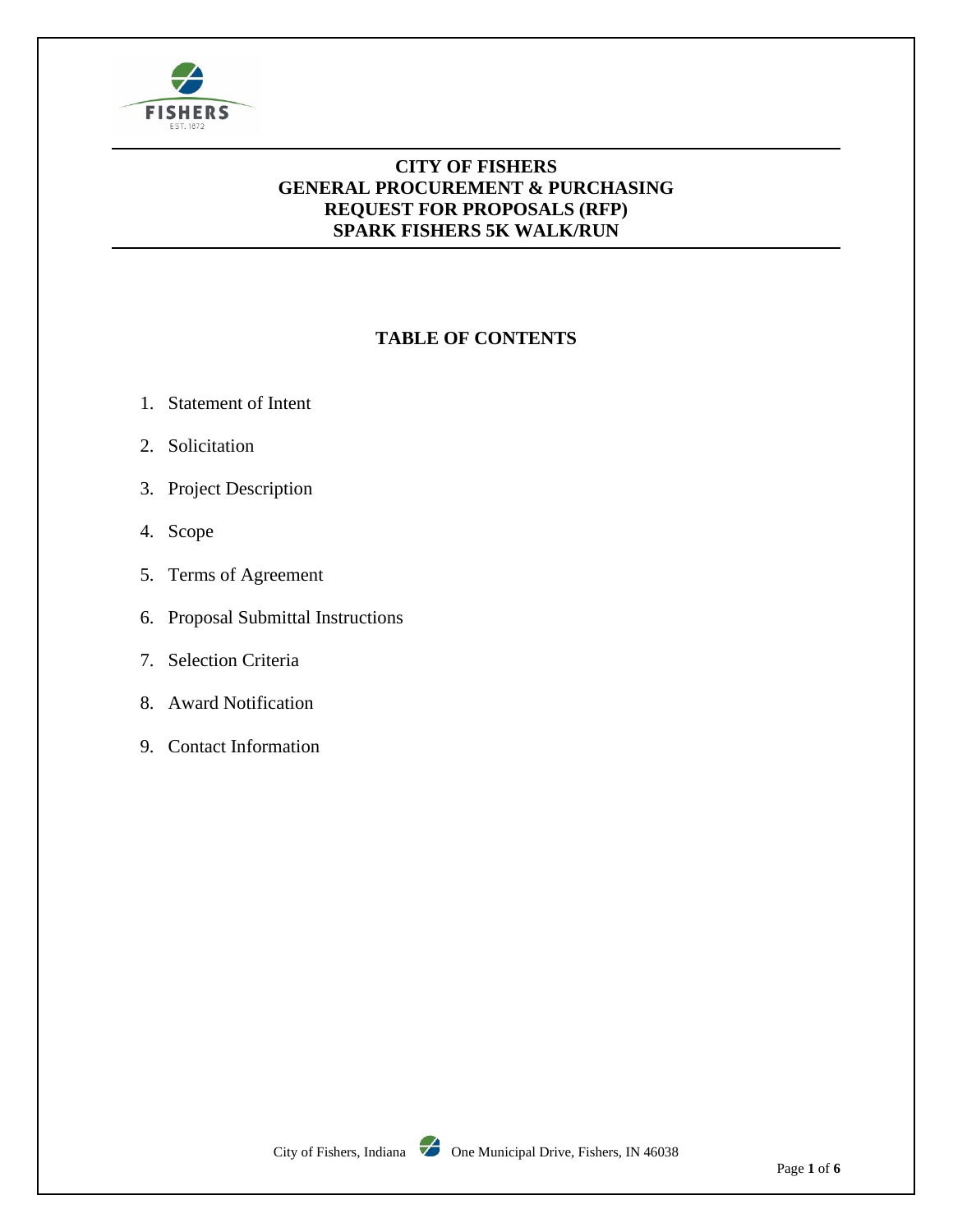

## **1. STATEMENT OF INTENT**

The City of Fishers, Hamilton County, Indiana solicits proposals from qualified firms to produce the City's annual Spark Fishers 5K Walk/Run on Wednesday, June 22, 2022, and tbd dates in 2023 and 2024. Based on the responses to the RFP, it is the intent of the City of Fishers to enter into a professional services agreement with the selected Vendor.

The selected Entity shall have an Agreement with the City of Fishers to design a 5K walk/run course to begin and end along a mutually agreed upon route in the Nickel Plate District. Proposals shall include all labor, equipment, materials, and other miscellaneous items necessary to provide a first-class event for families and participants for a city of approximately 100,000 people. Proposals must also include multiple proposed routes for the 5K Walk/Run.

The selected Entity agrees all services to be performed shall follow all local and state laws and regulations, shall provide sufficient personnel at along all parts of the course, and shall obtain all licenses and permits necessary for such an event.

All proposals should be delivered to the City of Fishers Parks & Recreation Department at 8100 E 106<sup>th</sup> St, Suite 150, Fishers, IN 46038 and emailed to sandquists@fishers.in.us. Proposal must be delivered no later than 11:00AM EST on February 12, 2022. City of Fishers Parks Department will consider all proposals submitted which meet or exceed the specifications set forth herein. Further, it is the intent of the City of Fishers to not preclude any contractor the opportunity to proposal by reason of these specifications. If the City receives a satisfactory proposal, it shall award a contract to the lowest, most responsive, and responsible offeror. The city may reject all proposals.

### **2. SOLICITATION**

Proposals for the goods and/or services described in the Statement of Intent must be submitted with one hard copy and one electronic copy to the following contact no later than the indicated time and date:

CONTACT NAME: Sarah Sandquist

ADDRESS: 8100 E 106th St, Suite 150, Fishers IN 46038

TIME: 11:00am EST

DATE: February 12, 2022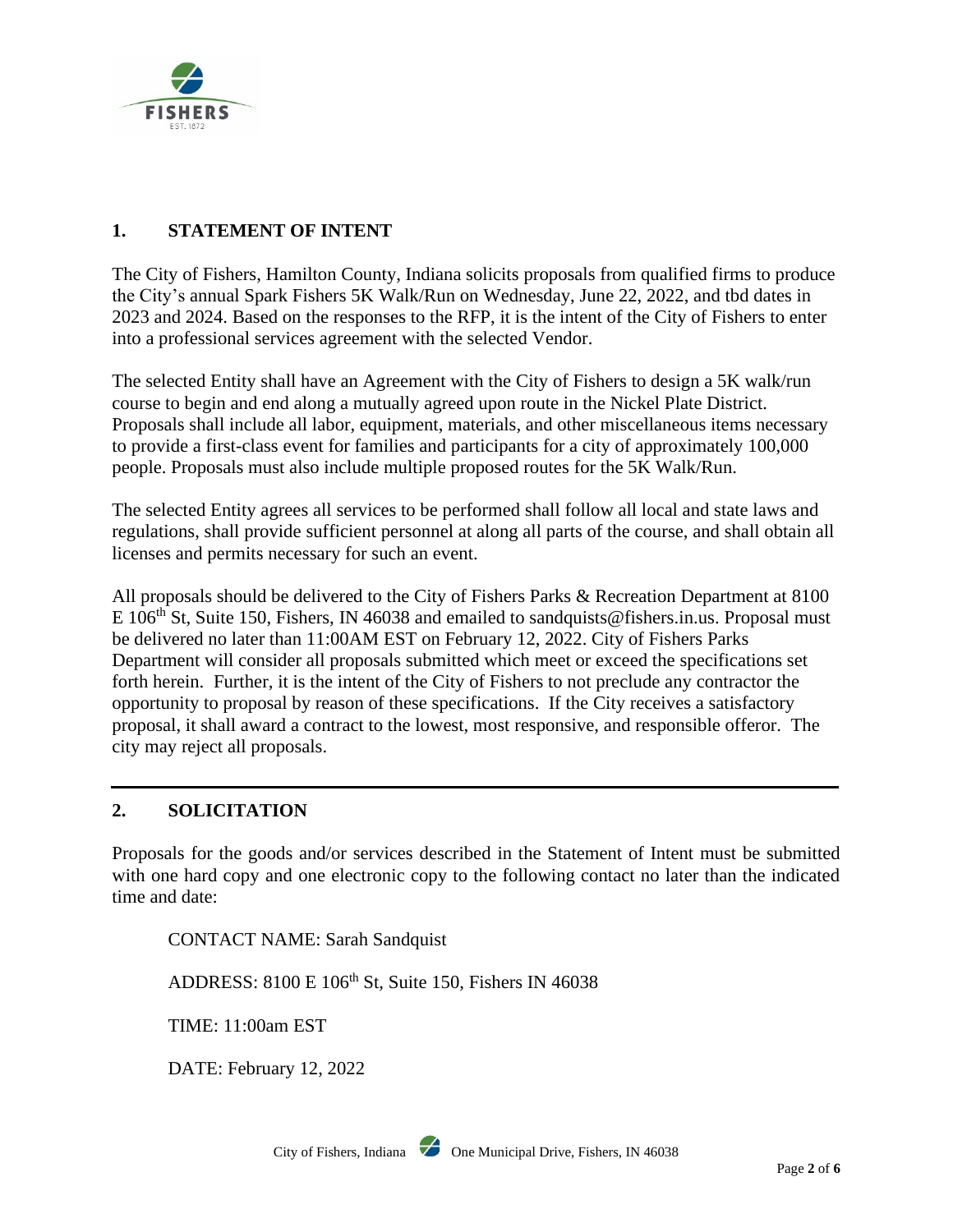

*The City reserves the right to reject all proposals at its absolute discretion. All Offers are subject to the laws of the State of Indiana.*

## **3. PROJECT DESCRIPTON**

The City of Fishers will host its annual 5K Walk/Run as part of a week festival, Spark Fishers, celebrating Independence Day highlighting the best of Fishers food, entertainment, and community. Spark Fishers is an all-ages friendly event intended to celebrate the history and future of Fishers in a fun, interactive way. In addition to music and family activities taking place over the course of the week, a 5K walk/run has been scheduled to take place on June 22, 2022, to begin and end along a mutually agreed upon route in the Nickel Plate District.

The City of Fishers formally solicits proposals from qualified firms to produce the City's annual Spark! Fishers 5K Walk/Run that provides a distinctive, positive experience for all race participants – including tangible steps to be inclusive of runners, walkers, children, seniors, and participants with physical disabilities.

### **4. SCOPE OF PROPOSAL**

- Race and Event Logistics
	- o Proposers shall effectively and efficiently manage all logistical components of the walk/run, including development of race routes, race themes, operational needs, online race registration, and public safety.
- Rain Make-Up Date:
	- o In case of extreme inclement weather, the 5K Walk/Run shall be rescheduled to Sunday, June  $26<sup>th</sup>$ , 2022.
- 5K Walk/Run Route
	- o Proposals shall include multiple race route options, each totaling 5K. Course does not need to be certified; however, race distance should be measured to ensure it totals 5K. Formal race routes shall be developed with the assistance of the Fishers Police Department and other City personnel as assigned.
	- o Proposed race routes must start and end in the Nickel Plate District, generally defined as the area located within Commercial Drive to the east, Sunblest Boulevard to the north, Holland Drive to the west, and South Street to the south. The final route shall be mutually agreed upon by all parties, with the City of Fishers having final authorization. Utilization of Nickel Plate Trail is encouraged.
- Fees:
	- o All proposals shall contain an itemized listing of fees associated with the production of the walk/run, with the City having final say on all proposed fees.
	- o Proposals shall include promotional item options, so that race participants receive a goody bag, t-shirt, medal, etc., as well as awards for top race finishers.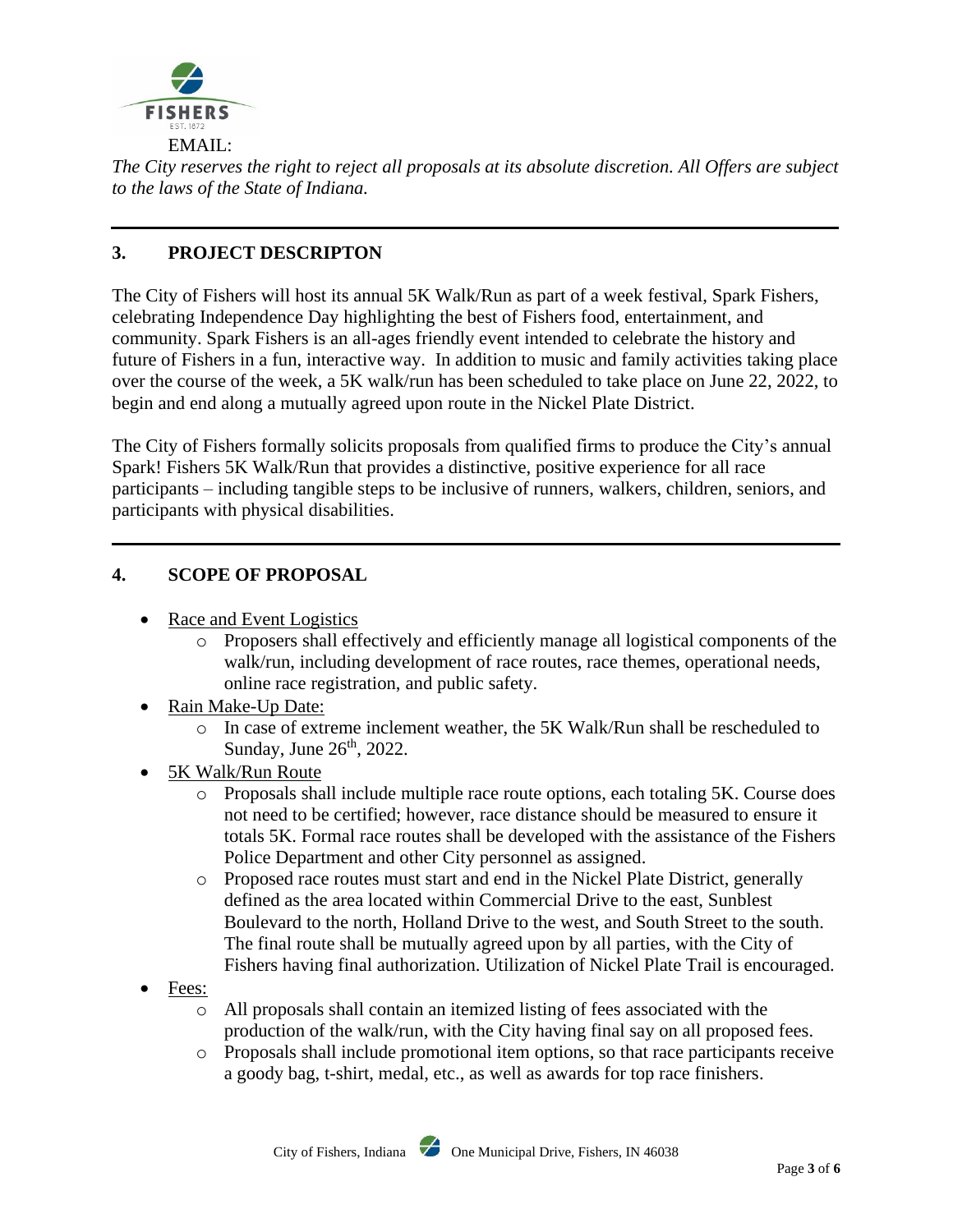

- o Proposer may charge users an entry fee for participating in the 5K Walk/Run. All entry fees charged shall be retained by the proposer, and fee amounts shall be mutually agreed upon by Proposer and City of Fishers personnel prior to the Proposer collecting entry fees for participation.
- Public Safety:
	- o The City of Fishers, as a sponsor of the event, will provide in-kind services for required City of Fishers Police and Fire Services related to the 5K walk/run. Proposals shall include plans for coordination with all public safety offices in the City of Fishers, including proposed meeting timelines and placement of public safety personnel along routes and in the Nickel Plate District.
- Music:
	- o The Entity shall provide music and entertainment in the park and along race routes to entertain race participants.
- Provision of Labor and Equipment by Contractor:
	- o The Entity shall furnish all labor, equipment, supplies, personnel, and supervision to provide the 5K walk/run. The Entity shall provide a crew of experienced event producers to set up and execute the event and remove all supplies and equipment after the event has concluded.
- Marketing, Promotions, and Sponsorship
	- o City of Fishers shall be solely responsible for soliciting and obtaining all sponsorships related to the event. Proposer understands they shall have no right to any monies collected by the City of Fishers.
	- o Proposals shall include a marketing and communications plan to include media partnerships, email, website, social media, and printed materials that provides messaging specific to the Spark Fishers 5K Walk/Run, a timeline for releasing such materials, and a plan for coordinating with the City of Fishers.
- Cleanup of Route and Occupied Area:
	- o The Entity must clean up all areas occupied by the event, including the walk/run route, registration area(s), and any other areas deemed necessary by the City of Fishers to the satisfaction of the City of Fishers. A representative of the Entity, along with representatives from the City of Fishers, will be required to visually inspect all affected areas at the conclusion of the event to determine that the Entity has satisfactorily cleaned the area.
- Compliance with Laws:
	- o The Entity shall be required to obtain, at the Entity's expense, all permits, give all necessary notices, pay all license fees, and comply with all local, state, and federal rules and regulations, ordinances and statutes that shall apply.
- References:
	- $\circ$  Proposer must provide a minimum of five (5) references of current or recently completed projects containing the name and telephone numbers of contact persons, including at least one customer similar in size and complexity as the City of Fishers.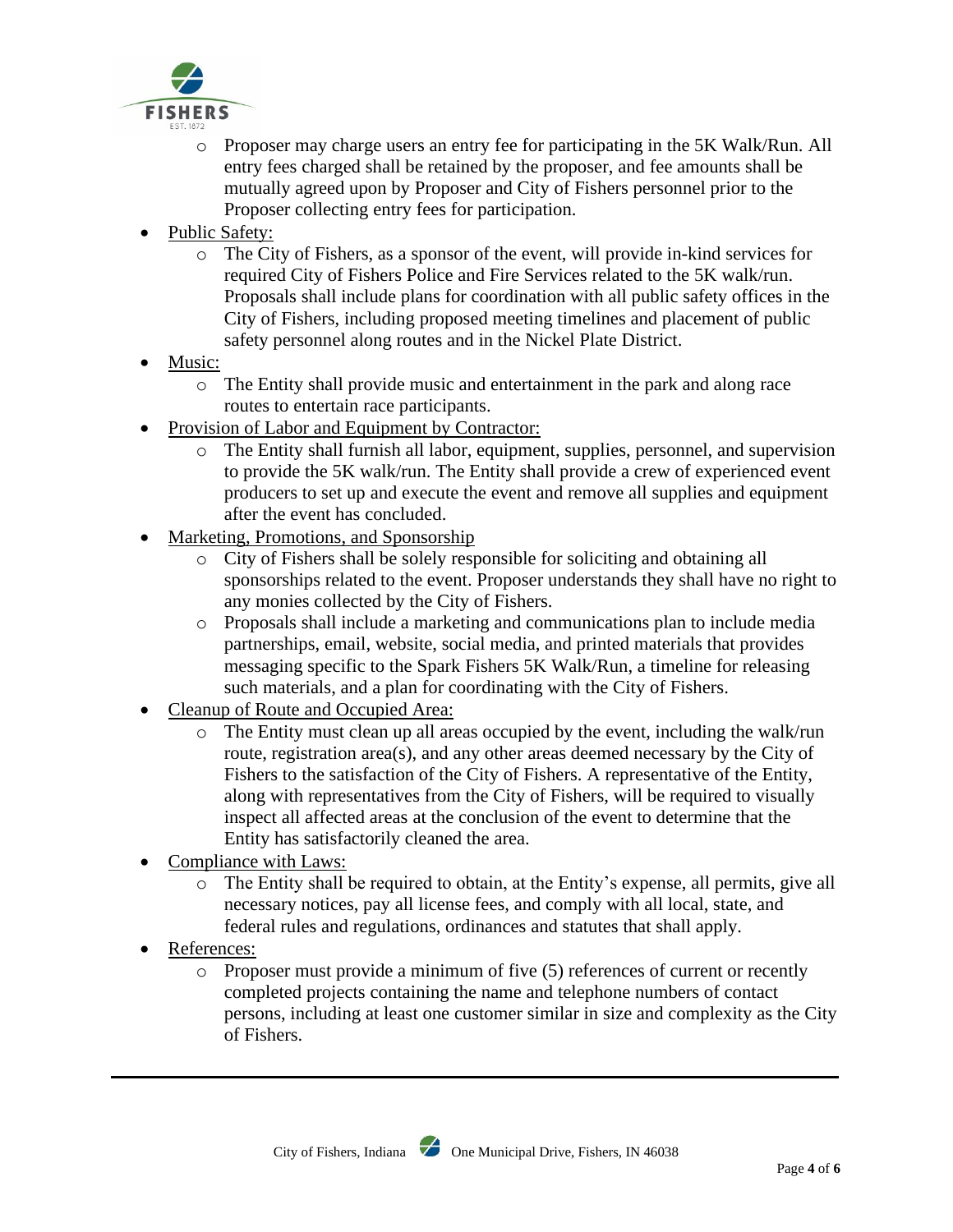

## **5. TERMS OF AGREEMENT**

The City of Fishers solicits proposals from qualified firms to produce the City's annual Spark! Fishers 5K Walk/Run on Wednesday, June 22, 2022. Proposals are due by February 12, 2022, at 11:00AM at the Fishers Parks Offices located at 8100 E 106<sup>th</sup> St, Suite 150, Fishers, IN 46038. Proposals will be publicly opened and read aloud at the proposal due date and time, and a contract shall be awarded to the lowest, most responsive, and responsible bidder. **Awarding of the contract is subject to approval by the City's Board of Public Works and Safety**. Upon approval, the City and Contractor shall enter a mutually agreed upon services agreement.

### **6. PROPOSAL SUBMITALL INSTRUCTIONS**

All proposals should be delivered to the City of Fishers Parks & Recreation Department at 8100 E 106<sup>th</sup> St, Suite 150, Fishers, IN 46038 and emailed to sandquists@fishers.in.us. Proposal must be delivered no later than 11:00AM EST on February 12, 2022. City of Fishers Parks Department will consider all proposals submitted which meet or exceed the specifications set forth herein. Further, it is the intent of the City of Fishers to not preclude any contractor the opportunity to proposal by reason of these specifications. If the City receives a satisfactory proposal, it shall award a contract to the lowest, most responsive, and responsible offeror. The city may reject all proposals.

### **7. SELECTION CRITERIA**

The selection, negotiation, and award of an agreement for the Spark Fishers 5K Walk/Run shall be based upon information and data provided by the Proposers in response to the formal RFP. The Owner shall award a contract to the Proposer that presents the best proposal incorporating all elements outlined by the Scope of Proposal requirements.

### **8. AWARD NOTIFICATION**

All proposals will be evaluated based on many factors including, but not limited to, price, features, and options as equipped or proposed, productivity, service availability, past performance, customer relations, and other factors deemed pertinent by the City of Fishers. The successful vendor will be notified no later than 5 days following the February 12 proposal opening and reading. The vendor understands that this notification is only a conditional approval, subject to final determination of the City's Board of Public Works and Safety.

Timeline: January 6, 2022 – RFP Issued February 12, 2022 – Proposals Due by 11:00AM; City Reviews Proposals and Selects Winner